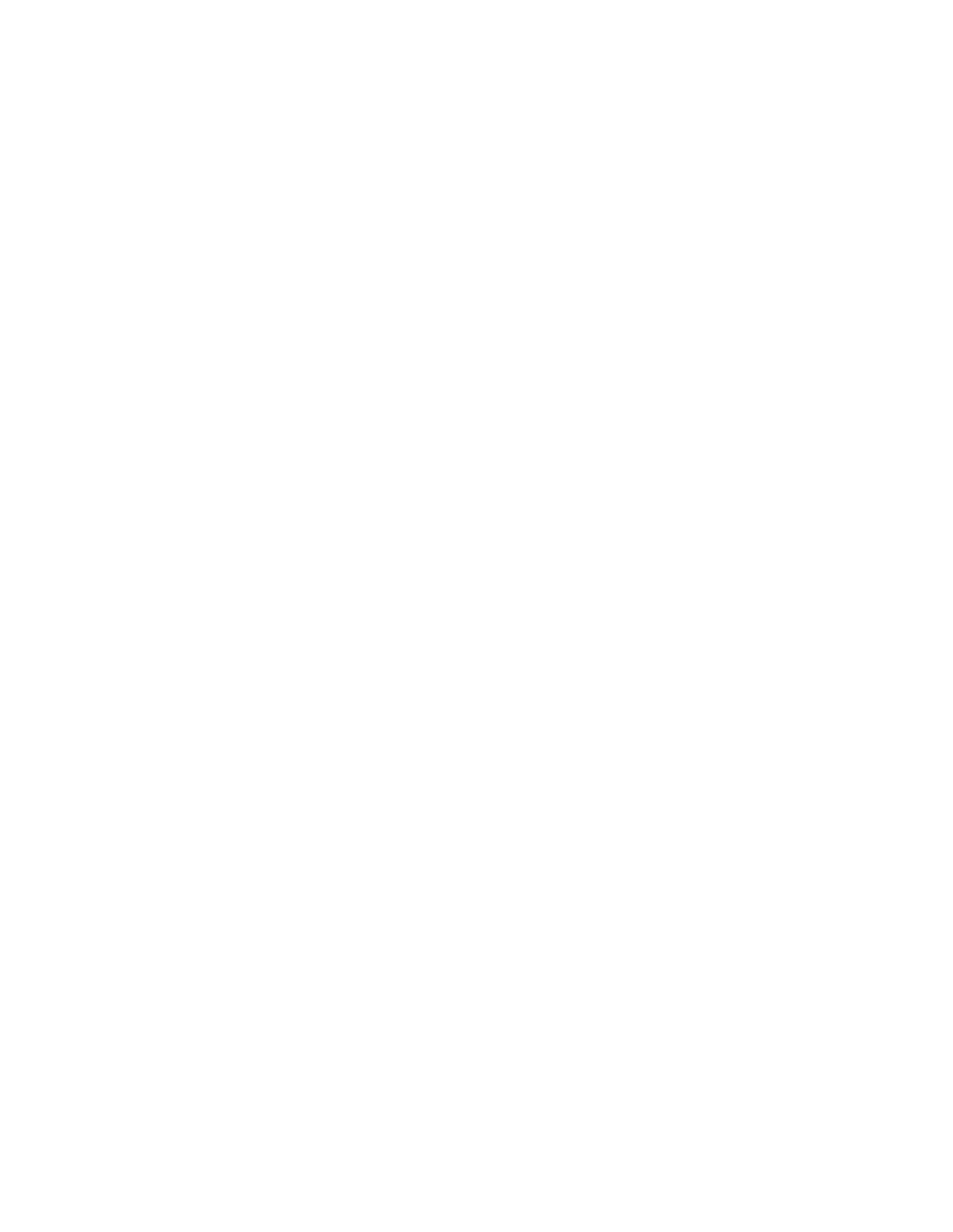

**INSTRUCTIONAL GUIDE**



## **SECTION 1**

# **EO M208.01 – EXECUTE LEFT AND RIGHT TURNS ON THE MARCH**

Total Time: 60 min

# **PREPARATION**

## **PRE-LESSON INSTRUCTIONS**

Resources needed for the delivery of this lesson are listed in the lesson specification located in A-CR-CCP-802/ PG-001, Chapter 4. Specific uses for said resources are identified throughout the Instructional Guide within the TP for which they are required.

Review the lesson content and become familiar with the material prior to delivering the lesson.

Select the most effective squad formation for the instruction of this lesson. A squad may be in single rank, hollow-square, or semi-circle. Ensure that all cadets are positioned to hear all explanations and see all demonstrations.

Assistant instructors may be required if the squad is broken down into smaller sections for movements that require extra practice.

### **PRE-LESSON ASSIGNMENT**

N/A.

# **APPROACH**

Demonstration and performance was chosen for this lesson as it allows the instructor to explain and demonstrate turning on the march while providing an opportunity for the cadets to practice turning on the march under supervision.



Develop and use a vocabulary of short, concise words to impress on the platoon that the movements must be performed smartly. For example, the words "crack", "drive", "seize", and "grasp" suggest the degree of smartness required. Profanity or personal sarcasm will never be used.

# **INTRODUCTION**

## **REVIEW**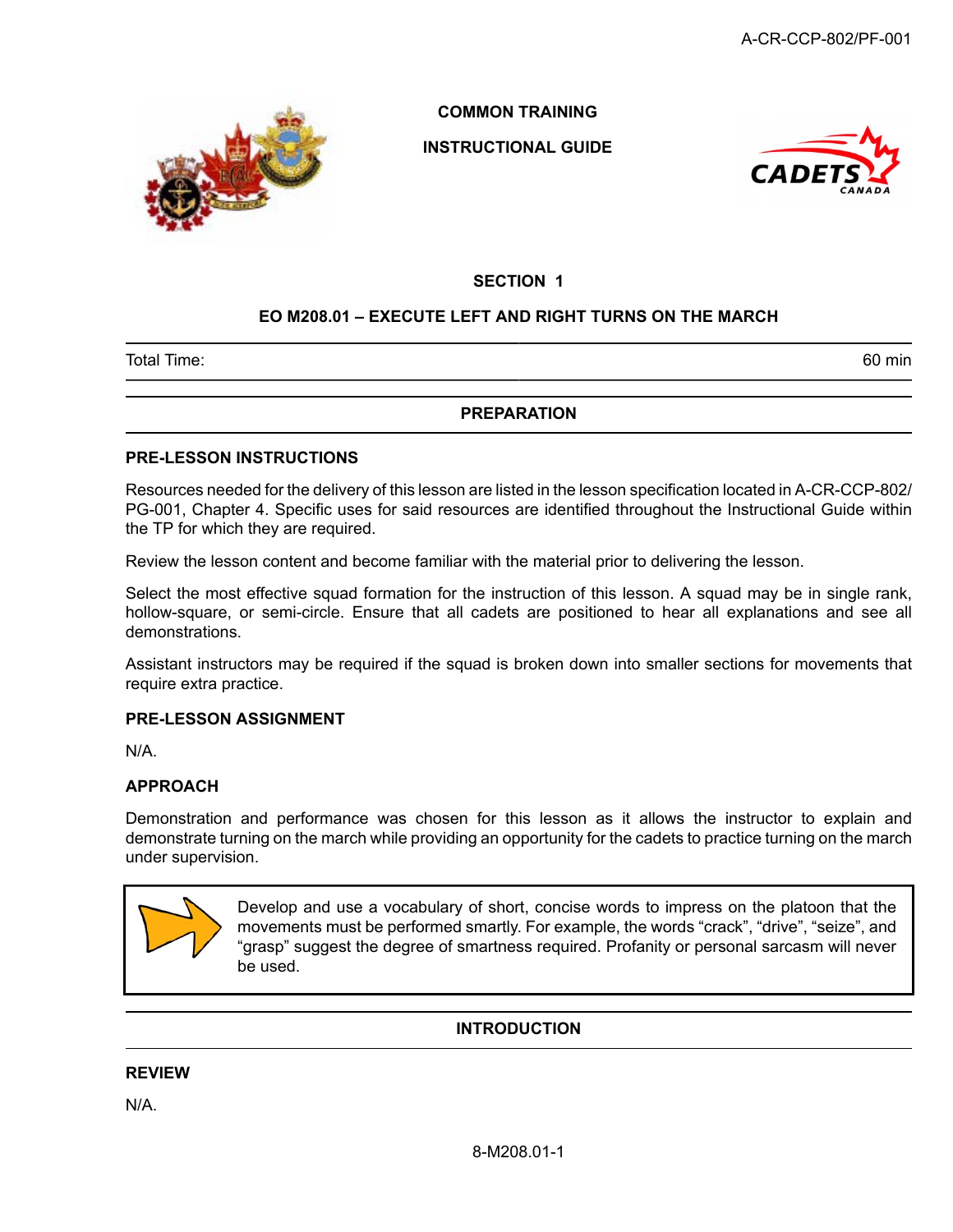# **OBJECTIVES**

By the end of this lesson the cadet shall be expected to execute left and right turns on the march.

# **IMPORTANCE**

It is important for cadets to perform drill movements at a competent level at the cadet squadron and at the CSTC. Cadets moving together as one promotes discipline, alertness, precision, pride, steadiness, and cohesion, which in turn helps develop the basis of teamwork.



Proper drill movements should be combined with a professional demeanour throughout the period of instruction.

Check for faults and correct them immediately when they occur.



- Each TP is to be conducted as follows:
- 1. Have cadets fall in, in an effective squad formation (e.g. hollow square).
- 2. Explain and demonstrate each of the movements given, as time allows.
- 3. Give cadets time to practice each movement on their own after the demonstration.
- 4. After all movements have been demonstrated and practiced, give commands and have the cadets perform them as a squad.

Capitalization indicates the words of command for each movement.

When bending the knee, it is raised 15 cm off the ground.

Cadence is to be maintained when completing movements.

 $111,$ 

# **Teaching Point 1 Explain, Demonstrate, and Have Cadets Practice Left Turn on the March**

Time: 25 min Method: Demonstration and Performance



Left turn on the march is given as the right foot is forward and on the ground.

# **LEFT TURN ON THE MARCH**

In quick time, on the command LEFT – TURN, the cadets shall:

- 1. on the first movement, take one half pace forward with the left foot, with the right arm swung forward and the left arm to the rear;
- 2. on the second movement: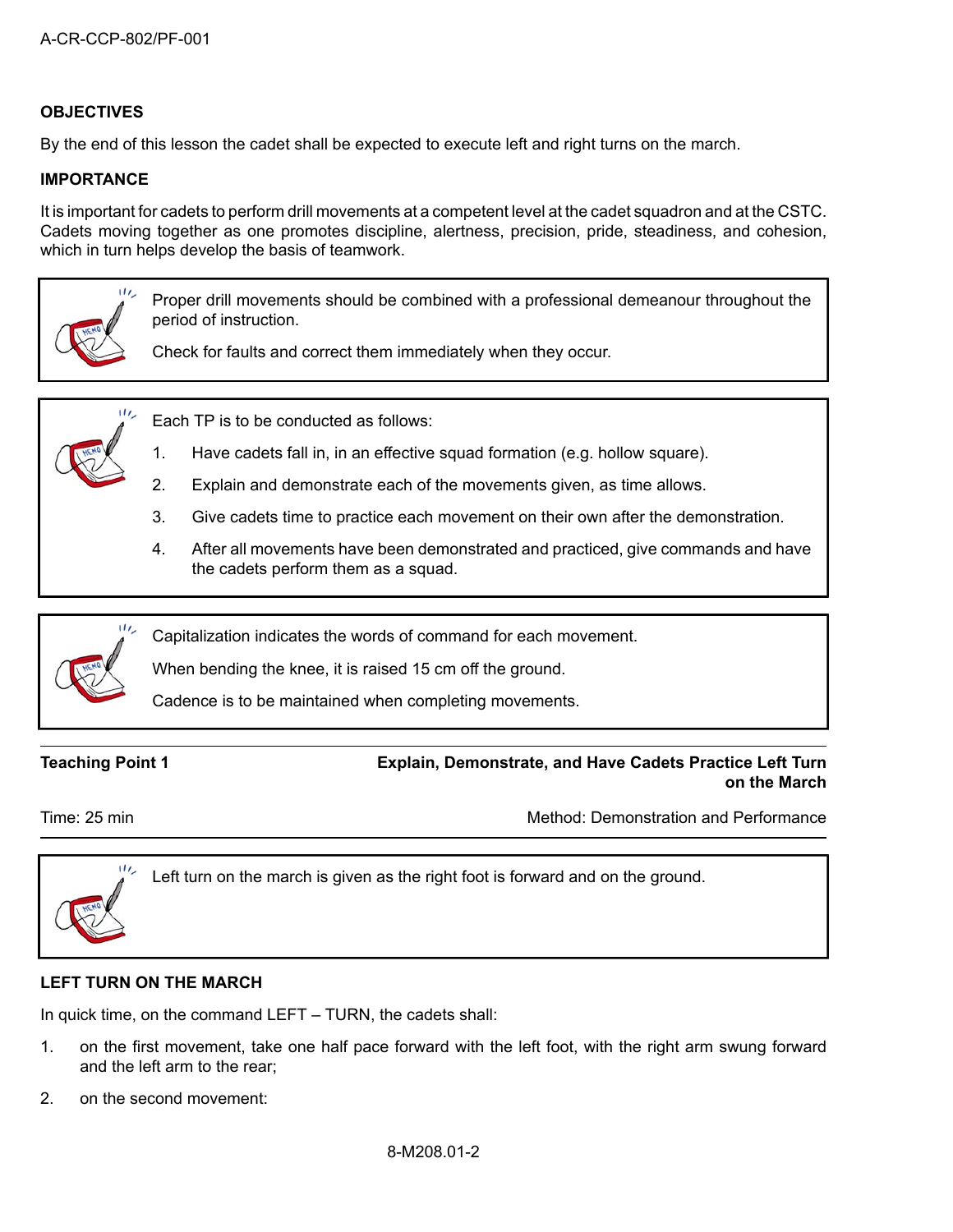- (a) cut the arms to the side as in the position of attention;
- (b) bend the right knee;
- (c) use the momentum of the knee to force the shoulders 90 degrees to the left to face the new direction, while simultaneously pivoting on the ball of the left foot 90 degrees to the left;
- (d) straighten the right leg as in the position of attention;
- (e) shoot the left foot forward one half pace with the toe just clear of the ground;
- (f) keep the body and head up; and
- (g) keep the arms, body, and head steady; and
- 3. on the third movement, take a half pace with the left foot and continue to march (swinging the arms).

Timing for this movement is "check, pivot, left, right, left".



*A-PD-201-000/PT-000 (p. 3-30)*

Figure 1 Left Turn in Quick Time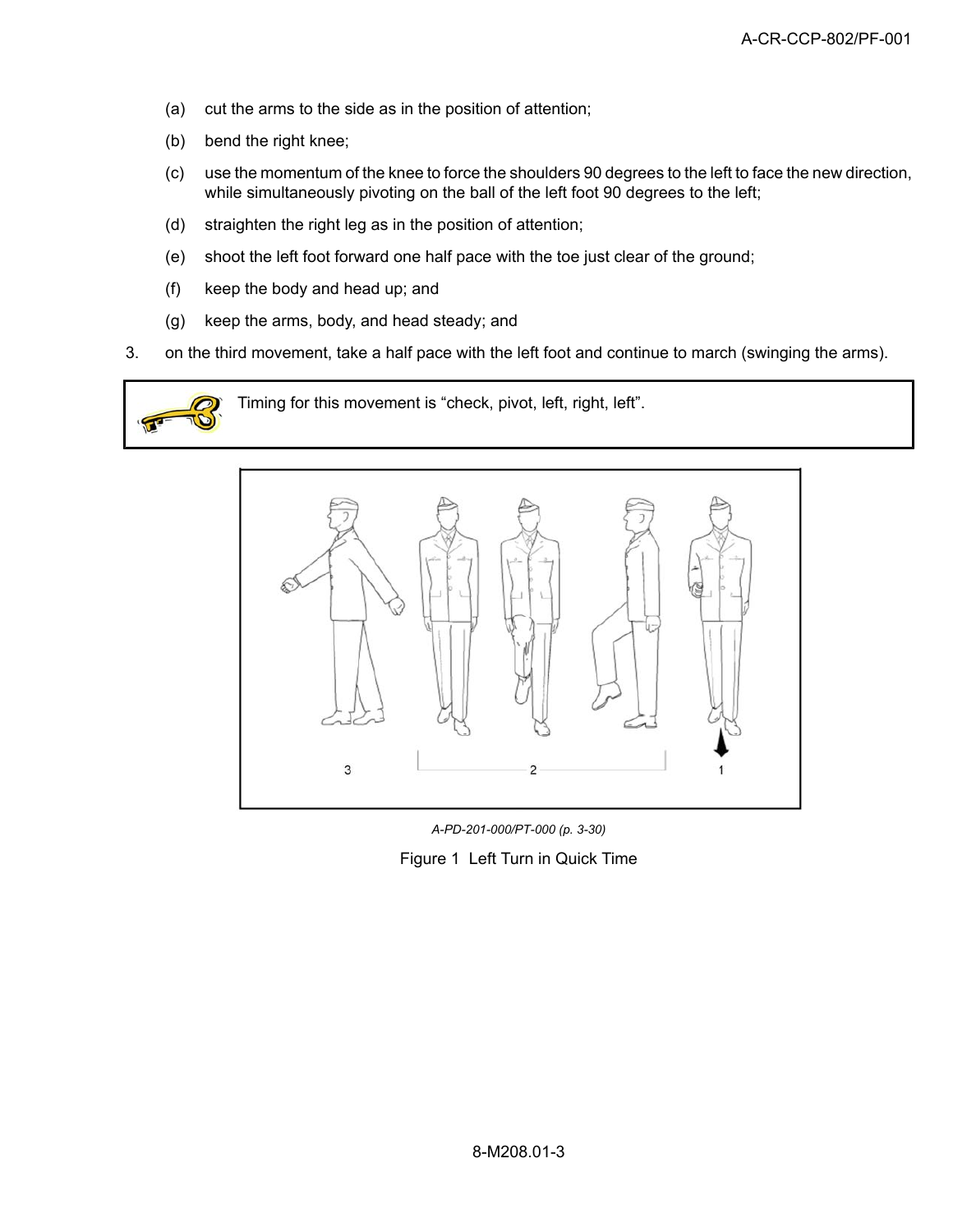

*A-PD-201-000/PT-000 (p. 3-30)*





*A-PD-201-000/PT-000 (p. 3-30)*

Figure 3 Left Turn – Movement Two



3

*A-PD-201-000/PT-000 (p. 3-30)*

Figure 4 Left Turn – Movement Three

# **CONFIRMATION OF TEACHING POINT 1**

Cadets will execute left turns on the march as a squad.

# **Teaching Point 2 Explain, Demonstrate, and Have Cadets Practice Right Turn on the March**

Time: 25 min Method: Demonstration and Performance



Right turn on the march is given as the left foot is forward and on the ground.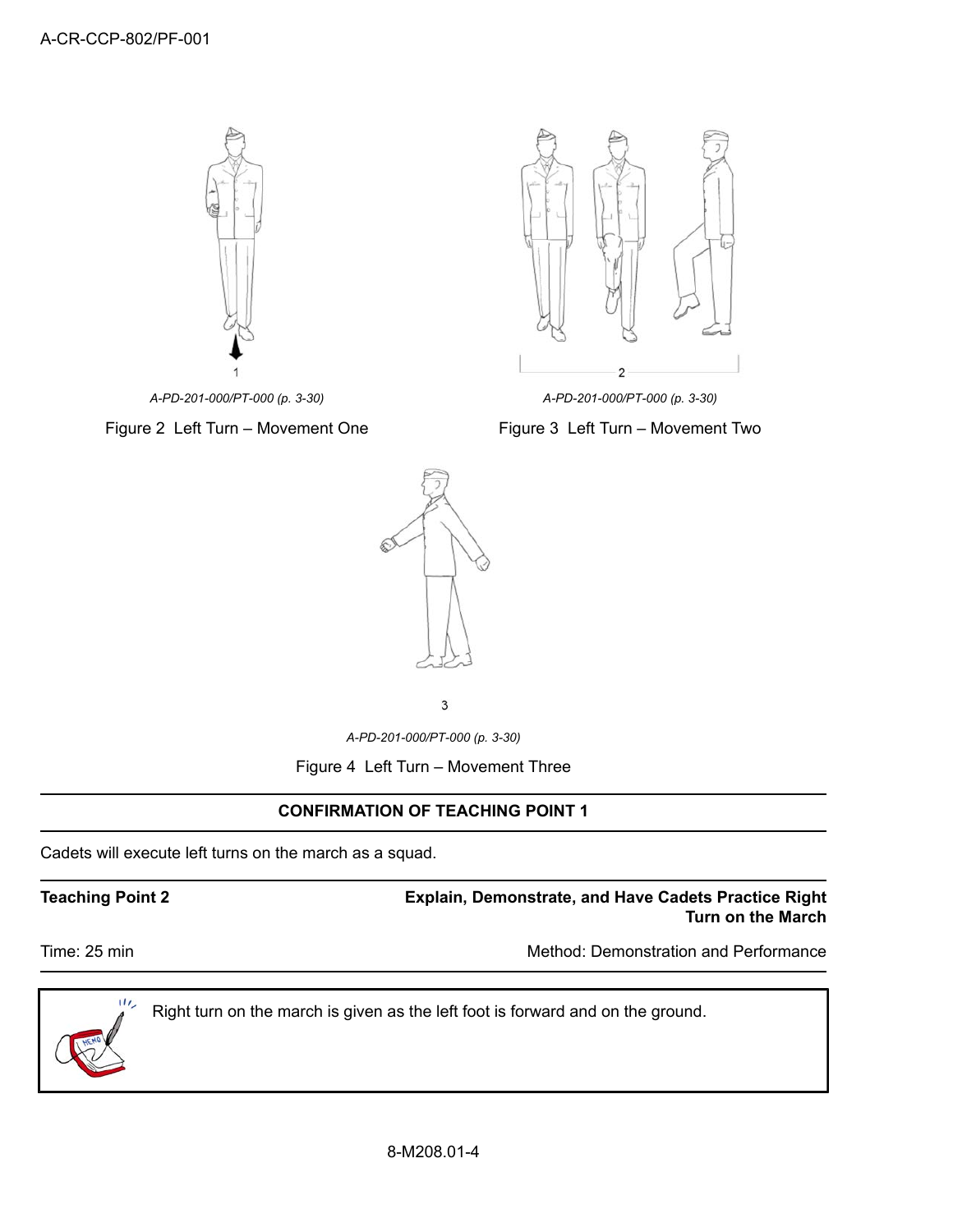## **RIGHT TURN ON THE MARCH**

In quick time, on the command RIGHT – TURN, the cadet shall:

- 1. on the first movement, take one half pace forward with the right foot, with the left arm forward and the right arm to the rear;
- 2. on the second movement:
	- (a) cut the arms to the side as in the position of attention;
	- (b) bend the left knee;
	- (c) use the momentum of the knee to force the shoulders 90 degrees to the right to face the new direction, while simultaneously pivoting on the ball of the right foot 90 degrees to the right;
	- (d) straighten the left leg as in the position of attention;
	- (e) shoot the right foot forward one half pace with the toe just clear of the ground;
	- (f) keep the body and head up; and
	- (g) keep the arms, body, and head steady; and
- 3. on the third movement, take a half pace with the right foot and continuing to march (swinging the arms).



Timing for this movement is "check, pivot, right, left, right".

# **CONFIRMATION OF TEACHING POINT 2**

Cadets will execute right turns on the march as a squad.

# **END OF LESSON CONFIRMATION**

The confirmation of this lesson shall consist of the cadets, as a squad, executing left and right turns on the march and shall emphasize any movements that cadets had difficulty with during the class.

Practice the complete movements with:

- the **instructor** calling the time;
- the **squad** calling the time; and
- the squad **judging** the time.

# **CONCLUSION**

### **HOMEWORK/READING/PRACTICE**

N/A.

### **METHOD OF EVALUATION**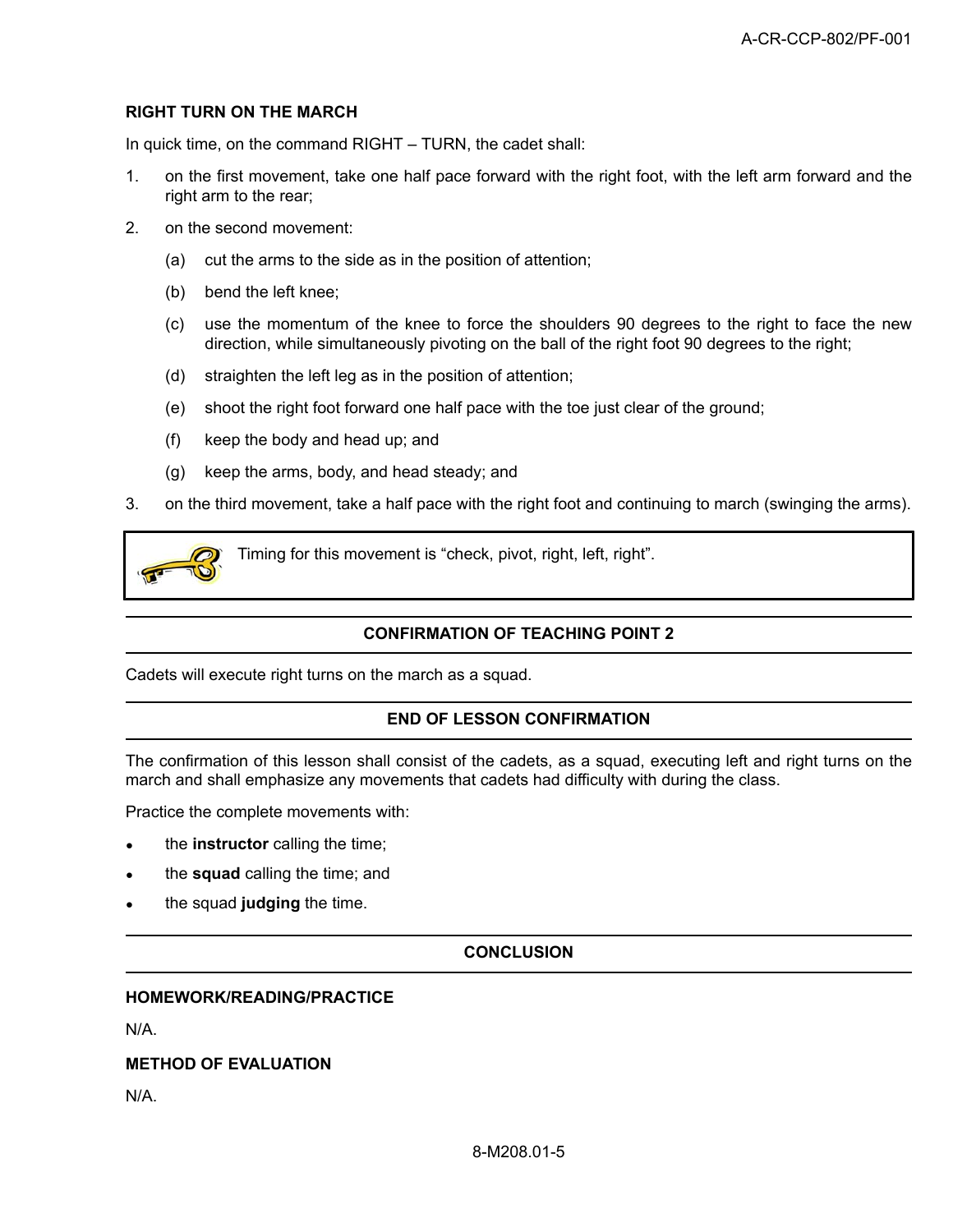# **CLOSING STATEMENT**

Drill develops many qualities through self-discipline and practice. Drill that is well-rehearsed, closely supervised and precise is an exercise in obedience and alertness that creates teamwork among members.

# **INSTRUCTOR NOTES/REMARKS**

N/A.

## **REFERENCES**

A0-002 A-PD-201-000/PT-000 Directorate of History and Heritage 3-2. (2001). *The Canadian Forces Manual of Drill and Ceremonial.* Ottawa, ON: The Department of National Defence.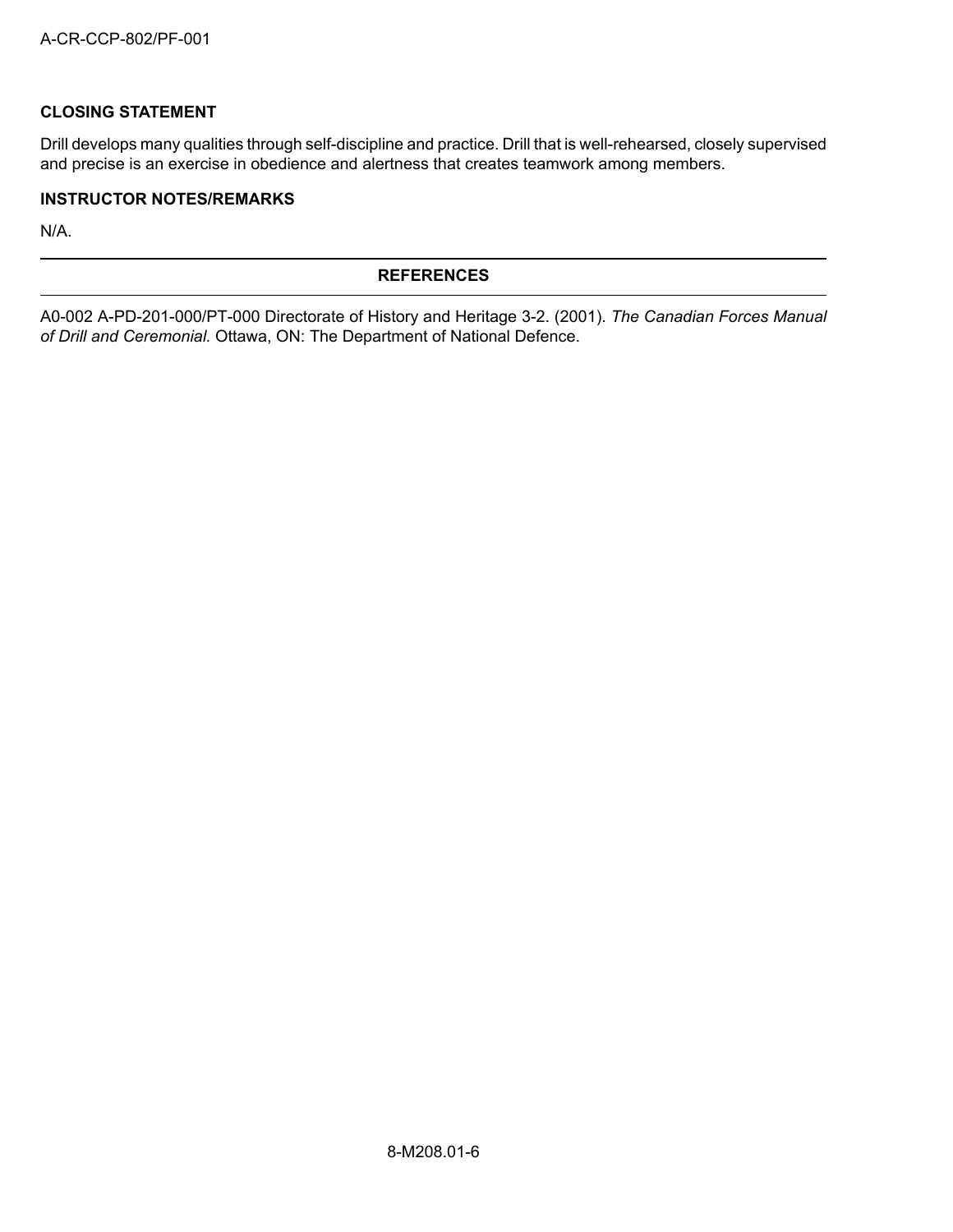

**INSTRUCTIONAL GUIDE**



# **SECTION 2**

# **EO M208.02 – FORM SINGLE FILE FROM THE HALT**

Total Time: 30 min

# **PREPARATION**

# **PRE-LESSON INSTRUCTIONS**

Resources needed for the delivery of this lesson are listed in the lesson specification located in A-CR-CCP-802/ PG-001, Chapter 4. Specific uses for said resources are identified throughout the Instructional Guide within the TP for which they are required.

Review the lesson content and become familiar with the material prior to delivering the lesson.

Select the most effective squad formation for the instruction of this lesson. A squad may be in single rank, hollow-square, or semi-circle. Ensure that all cadets are positioned to hear all explanations and see all demonstrations.

Assistant instructors may be required if the squad is broken down into smaller sections for movements that require extra practice.

### **PRE-LESSON ASSIGNMENT**

N/A.

# **APPROACH**

Demonstration and performance was chosen for this lesson as it allows the instructor to explain and demonstrate the skill the cadet is expected to acquire while providing an opportunity for the cadets to practice forming single file from the halt under supervision.



Develop and use a vocabulary of short, concise words to impress on the platoon that the movements must be performed smartly. For example, the words "crack", "drive", "seize", and "grasp" suggest the degree of smartness required. Profanity or personal sarcasm will never be used.

# **INTRODUCTION**

## **REVIEW**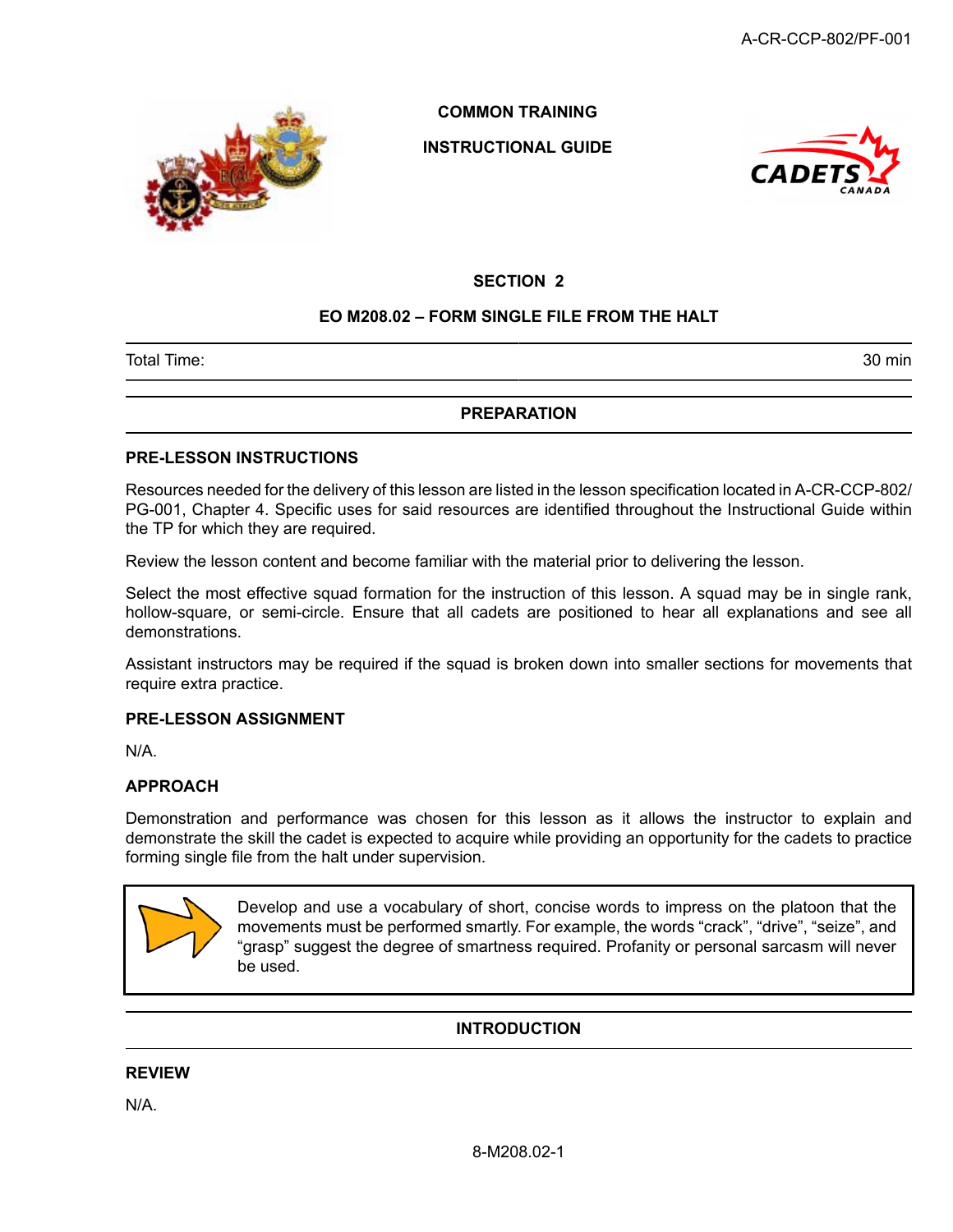# **OBJECTIVES**

By the end of this lesson the cadet shall be expected to form single file from the halt.

## **IMPORTANCE**

It is important for cadets to perform drill movements at a competent level at the cadet squadron and at the CSTC. Cadets moving together as one promotes discipline, alertness, precision, pride, steadiness, and cohesion, which in turn helps develop the basis of teamwork.



Proper drill movements should be combined with a professional demeanour throughout the period of instruction.

Check for faults and correct them immediately when they occur.



This lesson is not broken down into movements. Demonstrate and allow time for the cadets to practice, in a variety of positions.



Capitalization indicates the words of command for each movement.

Cadence is to be maintained when completing these movements.

# **Teaching Point 1 Explain, Demonstrate, and Have Cadets Practice Forming Single File From the Halt as a Squad in Threes**

Time: 15 min Method: Demonstration and Performance

# **FORM SINGLE FILE FROM THE HALT AS A SQUAD IN THREES**

On the command SINGLE FILE FROM THE LEFT (RIGHT), QUICK – MARCH, the movement will be completed by:

- 1. the directing flank marching off in single file in quick time; and
- 2. the remaining cadets marking time. The markers of the other two ranks executing a left (right) incline and leading off when the file on their left (right) is clear.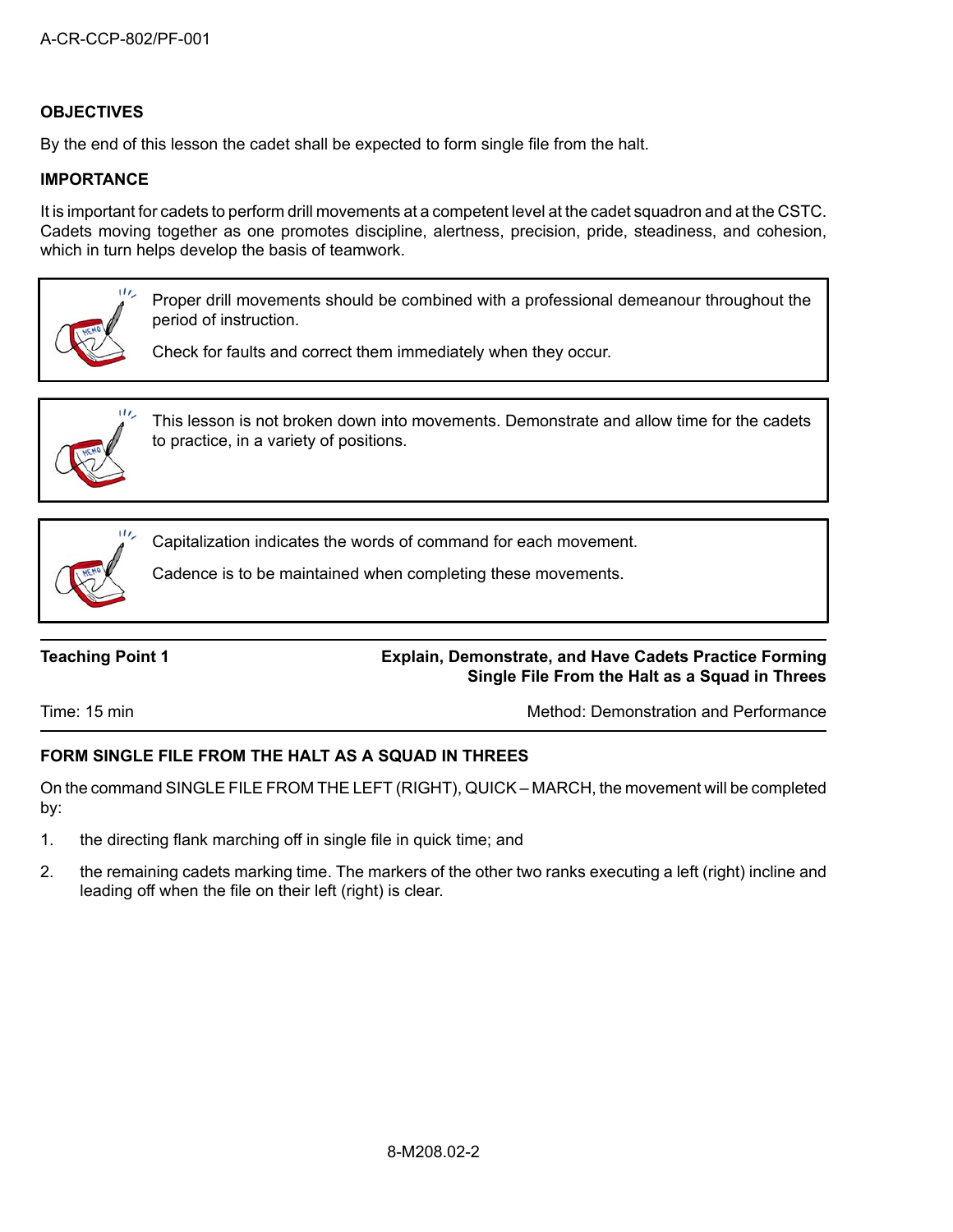

*A-PD-201-000/PT-000 (p. 3-30)*

Figure 1 Squad in Threes Forming Single File

# **CONFIRMATION OF TEACHING POINT 1**

Practice the movement in squad formation. Cadets should have the opportunity to practice the movement from different positions in the squad.

# **Teaching Point 2 Explain, Demonstrate, and Have Cadets Practice Forming Single File From the Halt as a Squad in Line**

Time: 10 min Method: Demonstration and Performance

# **FORM SINGLE FILE FROM THE HALT AS A SQUAD IN LINE**

On the command SINGLE FILE FROM THE LEFT (RIGHT), QUICK – MARCH, the movement will be completed by:

- 1. the file on the directing flank marching forward in single file in quick time; and
- 2. the remaining cadets marking time. The markers of the other two ranks directing the remaining cadets by wheeling in single file, following the file on their left (right) when clear.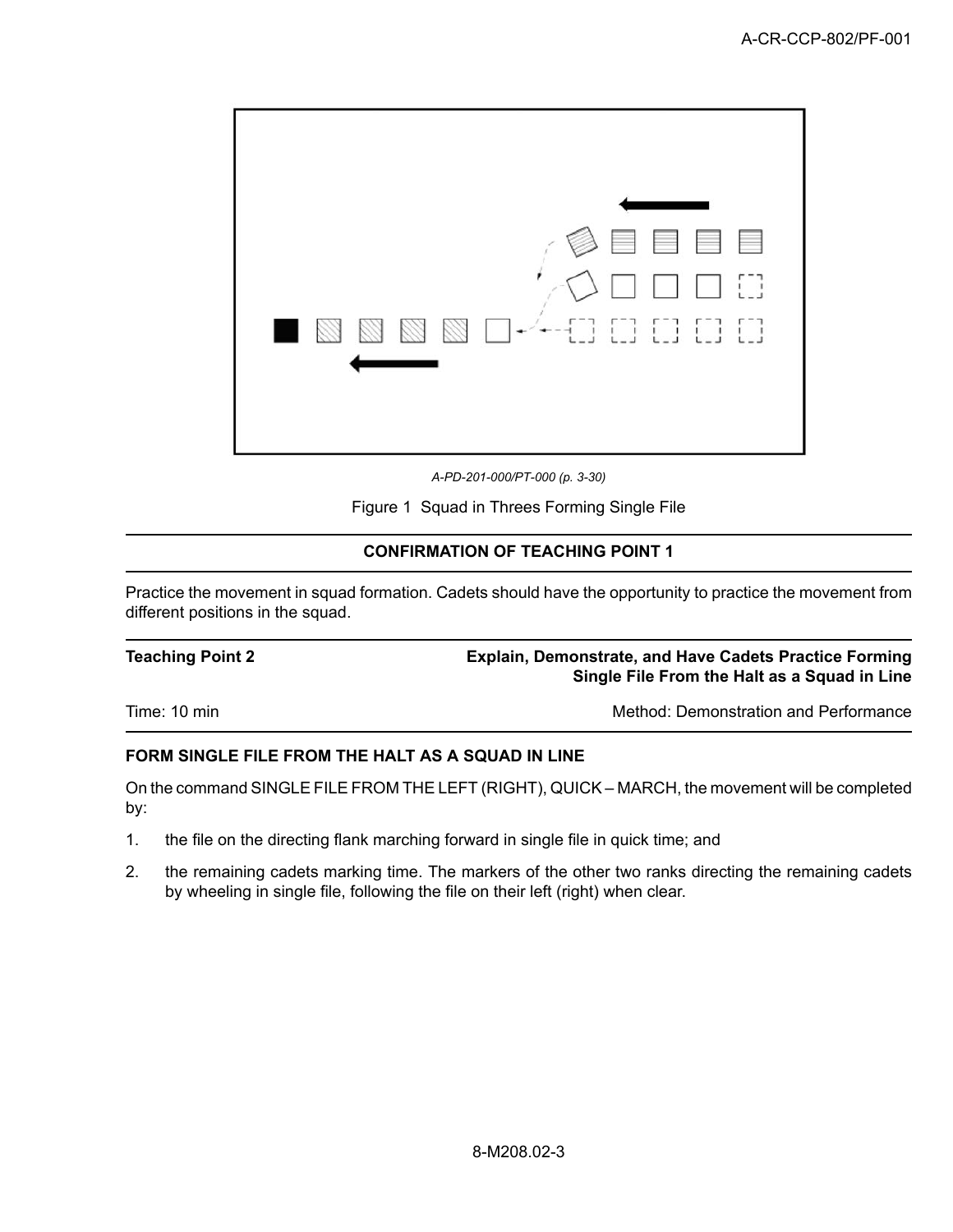

*A-PD-201-000/PT-000 (p. 3-30)*

Figure 2 Squad in Line Forming Single File

# **CONFIRMATION OF TEACHING POINT 2**

Practice the movement in squad formation. Cadets should have the opportunity to practice the movement from different positions in the squad.

# **END OF LESSON CONFIRMATION**

The confirmation of this lesson shall consist of the cadets, as a squad, forming single file from the halt as a squad in threes and in line, and shall emphasize any aspects the cadets experienced difficulty with during the class.

# **CONCLUSION**

# **HOMEWORK/READING/PRACTICE**

N/A.

# **METHOD OF EVALUATION**

N/A.

# **CLOSING STATEMENT**

Drill develops many qualities through self-discipline and practice. Drill that is well-rehearsed, closely supervised and precise is an exercise in obedience and alertness that creates teamwork among members.

# **INSTRUCTOR NOTES/REMARKS**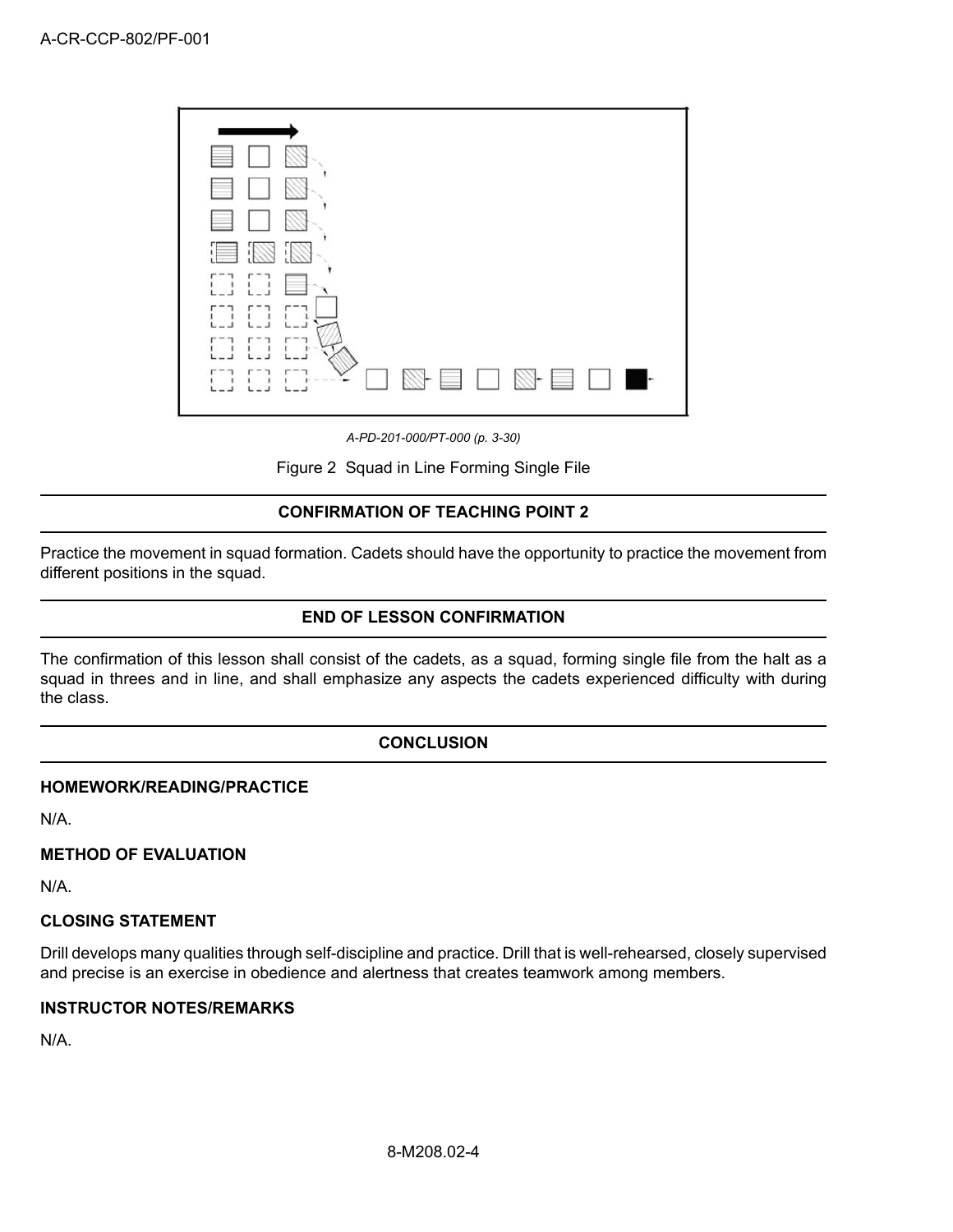# **REFERENCES**

A0-002 A-PD-201-000/PT-000 Directorate of History and Heritage 3-2. (2001). *The Canadian Forces Manual of Drill and Ceremonial.* Ottawa, ON: The Department of National Defence.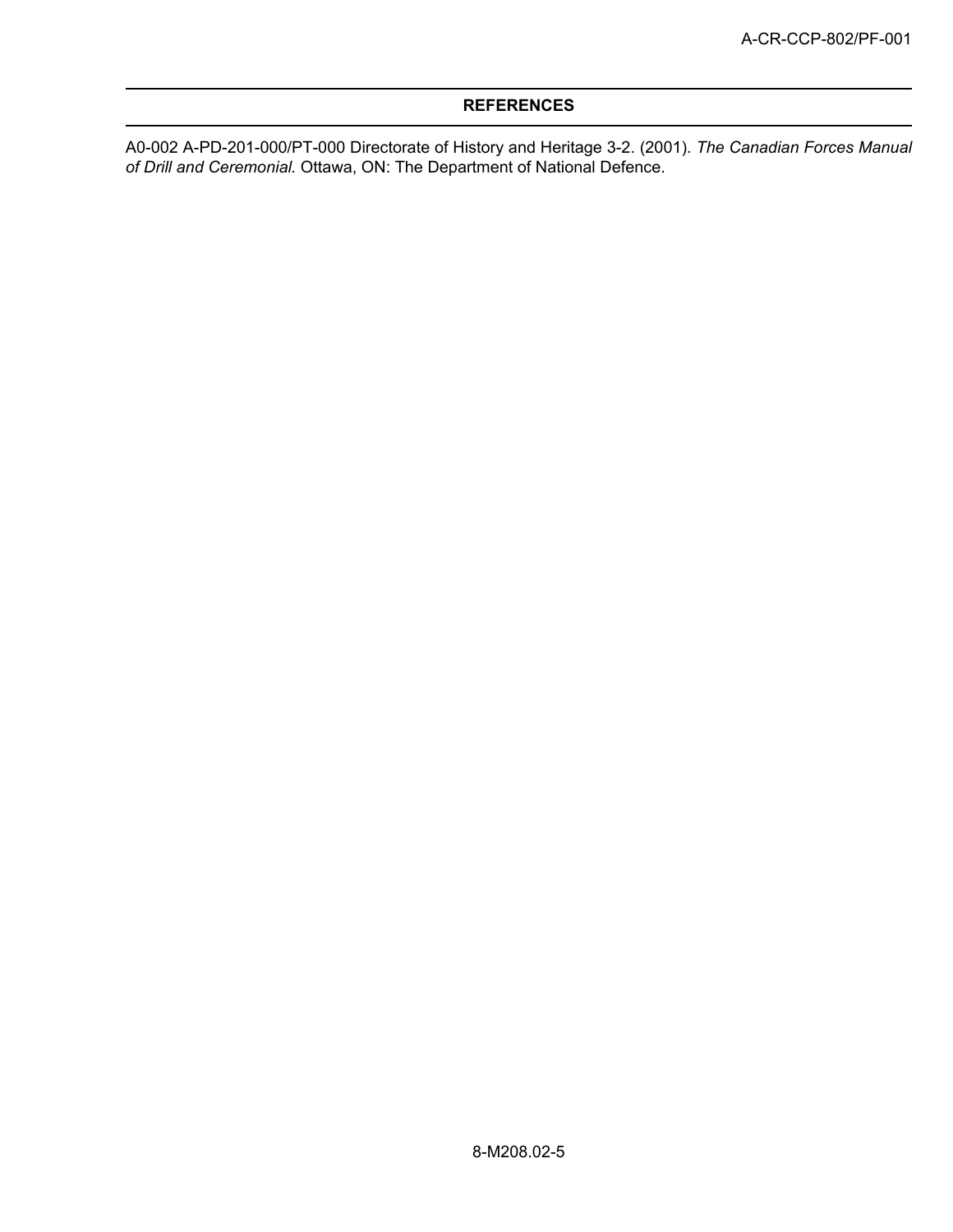THIS PAGE INTENTIONALLY LEFT BLANK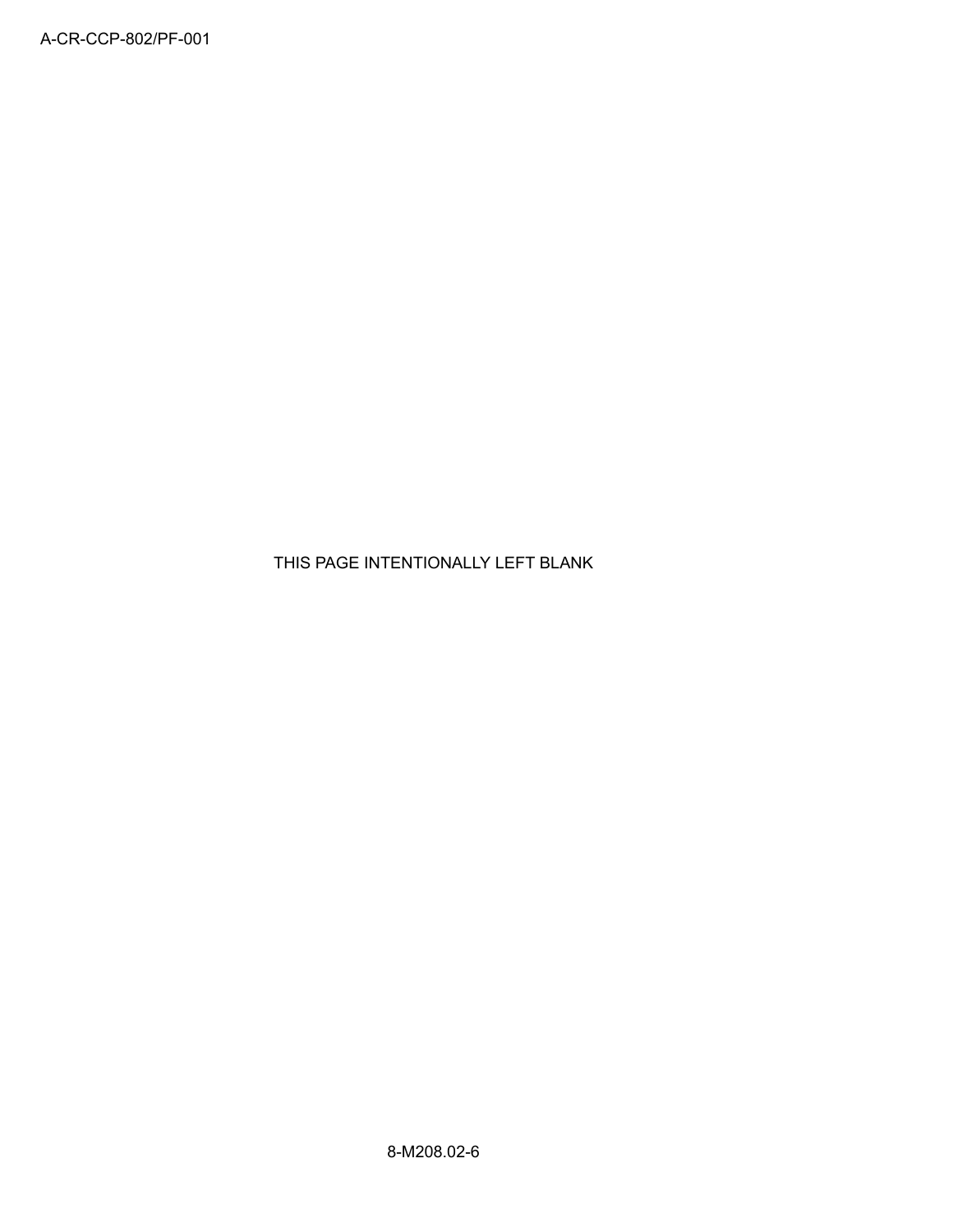

**INSTRUCTIONAL GUIDE**



# **SECTION 3**

# **EO C208.01 – PRACTICE CEREMONIAL DRILL AS A REVIEW**

Total Time: 60 min

There is no Instructional Guide provided for this EO. Refer to A-PD-201-000/PT-001.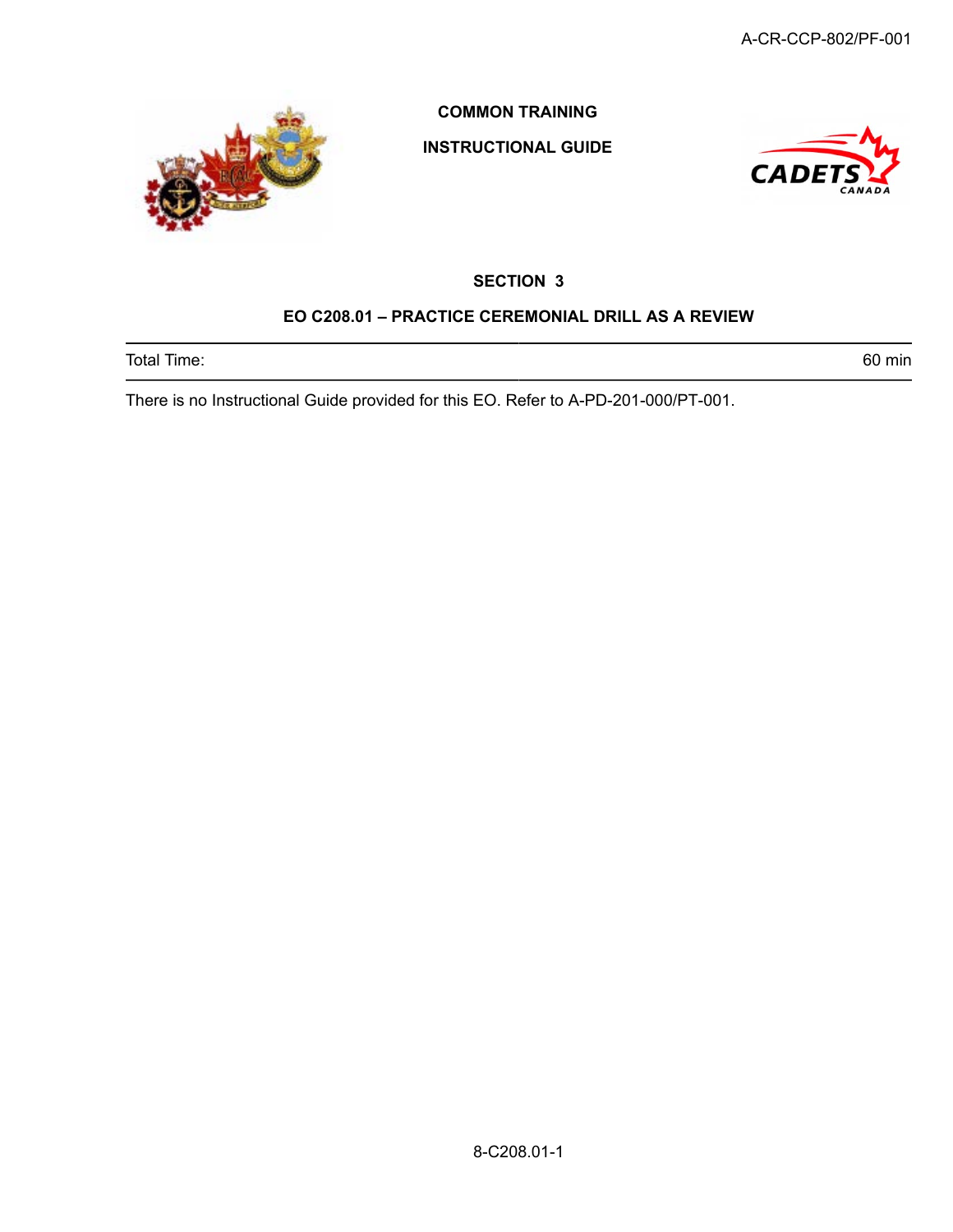THIS PAGE INTENTIONALLY LEFT BLANK